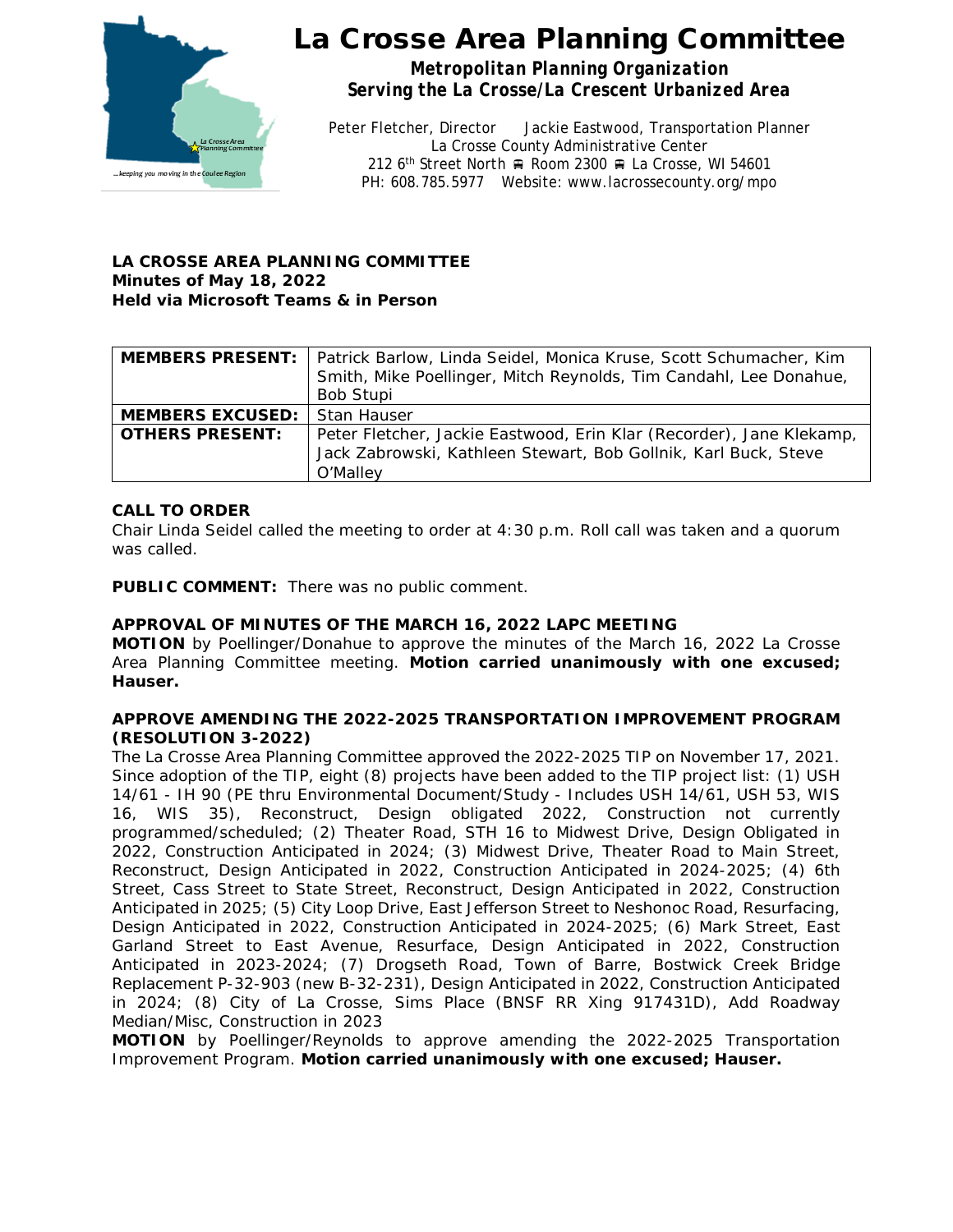

*Metropolitan Planning Organization Serving the La Crosse/La Crescent Urbanized Area*

Peter Fletcher, Director Jackie Eastwood, Transportation Planner La Crosse County Administrative Center 212 6<sup>th</sup> Street North  $\oplus$  Room 2300  $\oplus$  La Crosse, WI 54601 PH: 608.785.5977 Website: www.lacrossecounty.org/mpo

## **APPROVE MODIFICATIONS TO THE 2022-2027 WISDOT STP-URBAN PROGRAM APPLICATION SELECTIONS**

## LAPC 2022-2027 STP-Urban Projects

### LAPC STP-U Allocation: \$4,028,896

| STP-Orban Applications (Projects) Modifications Approved by LAPC |                                 |             |             |                    |                       |  |  |
|------------------------------------------------------------------|---------------------------------|-------------|-------------|--------------------|-----------------------|--|--|
| Municipality                                                     | Project                         | Total       | Federal     | <b>Local Share</b> | <b>LAPC</b>           |  |  |
|                                                                  |                                 | Project     | Share       | (20%)              | <b>STP-U Approved</b> |  |  |
|                                                                  |                                 | Cost        | (80%)       |                    | Projects and          |  |  |
|                                                                  |                                 |             |             |                    | <b>Funding Amount</b> |  |  |
| City of La                                                       | 6 <sup>th</sup> St. (State St.- | \$3,450,000 | \$2,216,000 | \$1,234,000        | Funded at 80%         |  |  |
| Crosse                                                           | Cass St.)                       |             |             |                    | \$2,216,000           |  |  |
| City of                                                          | Midwest Dr.                     | \$939,510   | \$751,608   | \$187,902          | Funded at 80%         |  |  |
| Onalaska                                                         | (Theater Rd.-E.                 |             |             |                    | \$751,608             |  |  |
|                                                                  | Main St.)                       |             |             |                    |                       |  |  |
| Village of West                                                  | City Loop Dr. (CTH              | \$564,195   | \$451,356   | \$112,839          | Funded at 80%         |  |  |
| Salem                                                            | B-Neshonoc Rd.)                 |             |             |                    | \$451,356             |  |  |
| Village of West                                                  | Mark St. (Garland               | \$164,913   | \$131,930   | \$32,983           | Funded at 80%         |  |  |
| Salem                                                            | St.-East Ave.)                  |             |             |                    | \$131,930             |  |  |
| <del>City of</del>                                               | Theater Rd.                     | \$662,340   | \$526,672   | \$135,668          | Funded at 72%         |  |  |
| Onalaska*                                                        | Roundabout                      |             |             |                    | \$478,002             |  |  |
| <b>Village of West</b>                                           | Leonard St. (Elm                | \$385,488   | \$308,391   | \$77,097           | <b>Funded at 80%</b>  |  |  |
| <b>Salem</b>                                                     | St.-Hamilton St.)               |             |             |                    | \$308,391             |  |  |
| City of                                                          | <b>Transit (vans)</b>           | \$312,000   | \$250,000   | \$62,000           | <b>Funded at 68%</b>  |  |  |
| Onalaska                                                         |                                 |             |             |                    | \$169,611             |  |  |
|                                                                  | \$4,028,896                     |             |             |                    |                       |  |  |

### STR. Ushan Applications (Regiscts) Modifications Approved by LARC

\*City of Onalaska is utilizing a different funding source for the Theater Rd. roundabout.

**MOTION** by Barlow/Poellinger to approve modifications to the 2022-2027 WISDOT STP-Urban program application selection. **Motion carried unanimously with one excused; Hauser.**

## **APPROVE RANKED LIST OF WISDOT CARBON REDUCTION PROGRAM PROJECTS**

The Bipartisan Infrastructure Law of 2021 (BIL) established a Carbon Reduction Program that provides funding for projects that reduce transportation emissions. In Wisconsin, the program is being administered through WisDOT. MPOs representing population areas between 50,000 and 200,000 select their projects that meet eligibility guidelines for the Carbon Reduction Program. The LAPC program allocation for 2022 is \$261,541. The LAPC must submit selected projects to WisDOT by June 1, 2022. WisDOT established a May 6, 2022 deadline for accepting applications. A total of four applications were received for our planning area.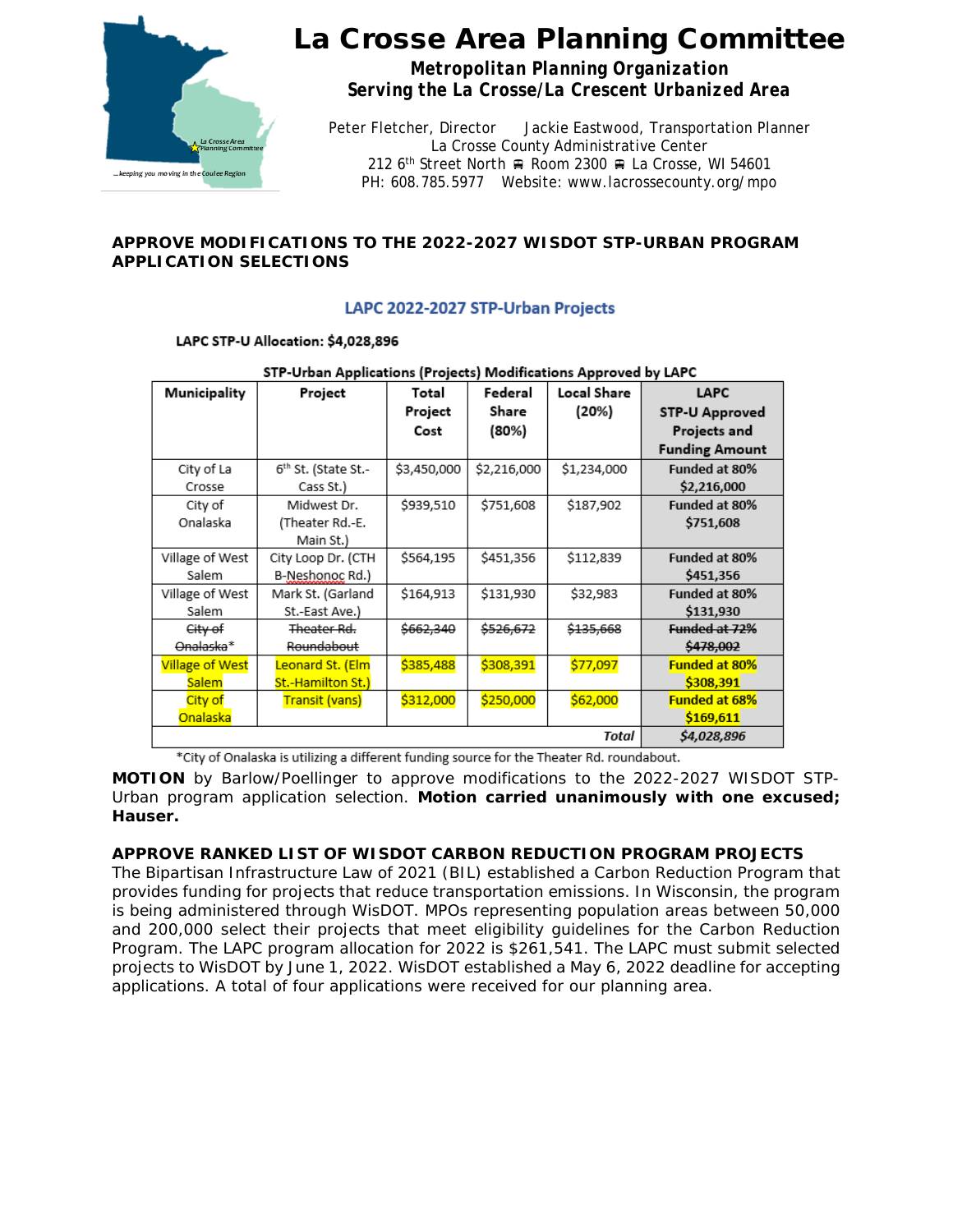

*Metropolitan Planning Organization Serving the La Crosse/La Crescent Urbanized Area*

Peter Fletcher, Director Jackie Eastwood, Transportation Planner La Crosse County Administrative Center 212 6<sup>th</sup> Street North  $\oplus$  Room 2300  $\oplus$  La Crosse, WI 54601 PH: 608.785.5977 Website: www.lacrossecounty.org/mpo

## BIL FFY 2022 - LAPC Carbon Reduction Program (CRP) Applications

| <b>CRP Applications (Projects)</b> |                                    |                                            |                          |                           |                         |                                                                      |
|------------------------------------|------------------------------------|--------------------------------------------|--------------------------|---------------------------|-------------------------|----------------------------------------------------------------------|
| Municipality                       | Project                            | Estimated<br>Annual<br>Reduction<br>of CO2 | Total<br>Project<br>Cost | Federal<br>Share<br>(80%) | Local<br>Share<br>(20%) | <b>CRP Projects</b><br><b>Approved by LAPC</b><br>and Funding Amount |
| City of<br>Onalaska                | Electric<br>Van<br>Purchase        | 14,457 lbs.                                | \$61,000                 | \$48,800                  | \$12,200                | Funded at 80% \$48,800                                               |
| La Crosse<br>County                | 2 Electric<br>Charging<br>Stations | 9,800 lbs.                                 | \$100,290                | \$80,232                  | \$20,058                | Funded at 80% \$80,232                                               |
| City of<br>Onalaska                | Electric<br>Car<br>Purchase        | 7.444 lbs.                                 | \$46,600                 | \$37,280                  | \$9,320                 | Funded at 80% \$37,280                                               |
| City of La<br>Crosse               | <b>Bike Share</b><br>Expansion     | 4,500 lbs.                                 | \$51,700                 | \$41,360                  | \$10,340                | <b>Funded at 80% \$41,360</b>                                        |
|                                    | Totals                             |                                            | \$259,590                | \$207,672                 | \$51,918                | \$207,672                                                            |

LAPC Carbon Reduction Program Allocation: \$261,541

**MOTION** by Reynold/Poellinger to approve ranked list of WisDOT Carbon Reduction Program Projects. **Motion carried unanimously with one excused; Hauser**

## **APPROVE PROJECT APPLICATION FOR BIL FFY 2022 STP-URBAN PROGRAM**

One application was received for the BIL FFY 2022 STP-Urban Program. La Crosse County submitted the application for repaving of County Road ZM.

### **BIL STP-Urban Projects FFY 2022**

| Municipality     | Project                      | Total<br>Project<br>Cost | Federal<br>Share<br>(80%) | <b>Local Share</b><br>(20%) | <b>LAPC</b><br><b>BIL STP-U Selected</b><br>Project and<br><b>Estimated Funding</b><br>Amount |
|------------------|------------------------------|--------------------------|---------------------------|-----------------------------|-----------------------------------------------------------------------------------------------|
| La Crosse County | County ZM (CTH Z-<br>CTH OT) | \$549,940                | \$439,952                 | \$109,988                   | <b>Estimated Funding at</b><br>80% 439,952                                                    |
|                  |                              |                          |                           | Total                       | \$439,952                                                                                     |

#### BIL STP-Urban Application (Projects) the LAPC Approved for Funding